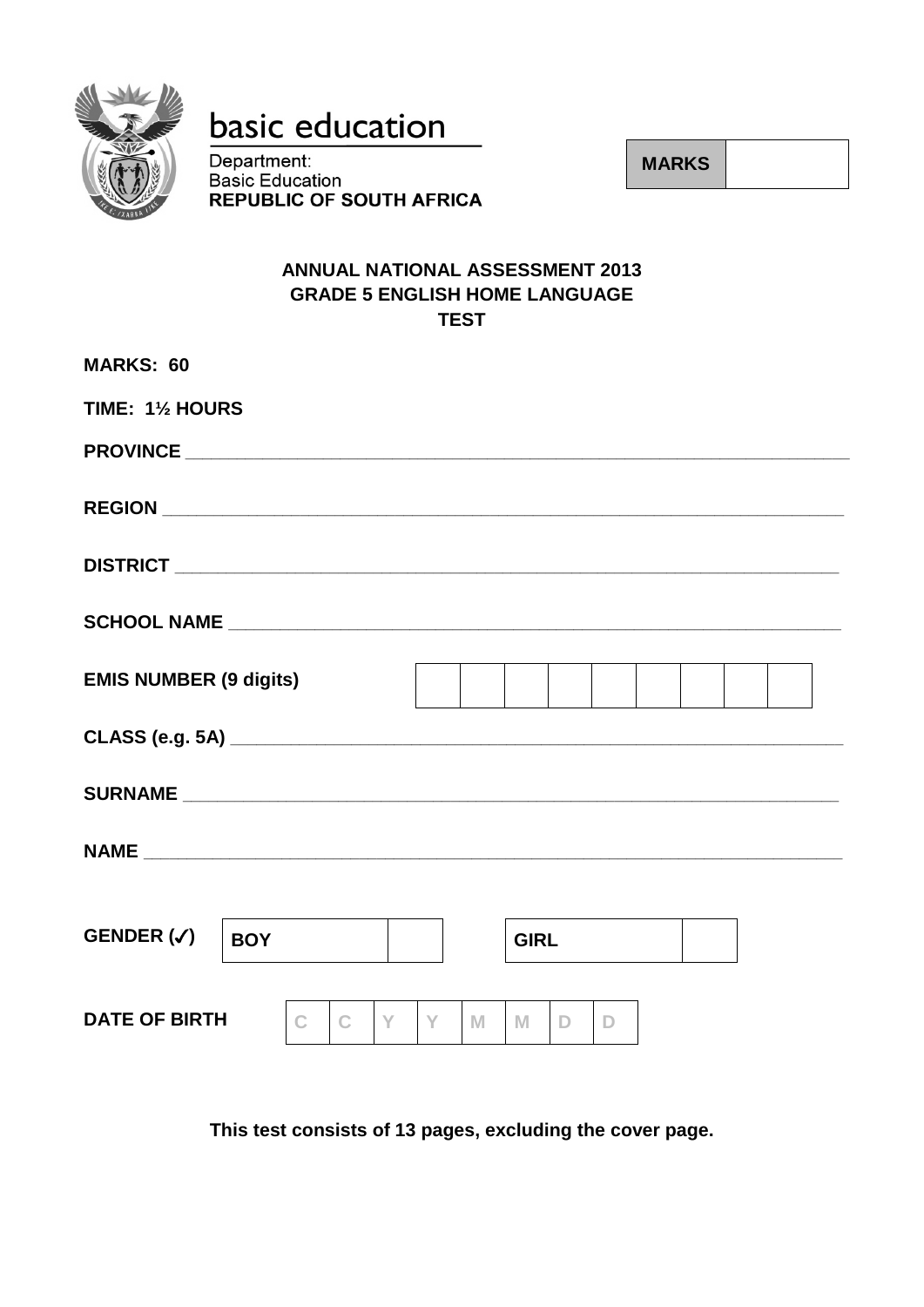#### **Instructions to the learner**

- 1. Read all the instructions carefully.
- 2. Answer all the questions in the spaces provided.
- 3. The teacher will lead you through the practice exercises before you start the test.
- 4. The test duration is 1**½** hours.
- 5. Write neatly and legibly.

## **Practice exercise**

1.Circle the letter of the correct answer.

Where does the sun rise?

- A west
- B east
- C north
- D south

You have answered the question correctly if you have circled the letter  $(B)$ .

**The test starts on the next page.**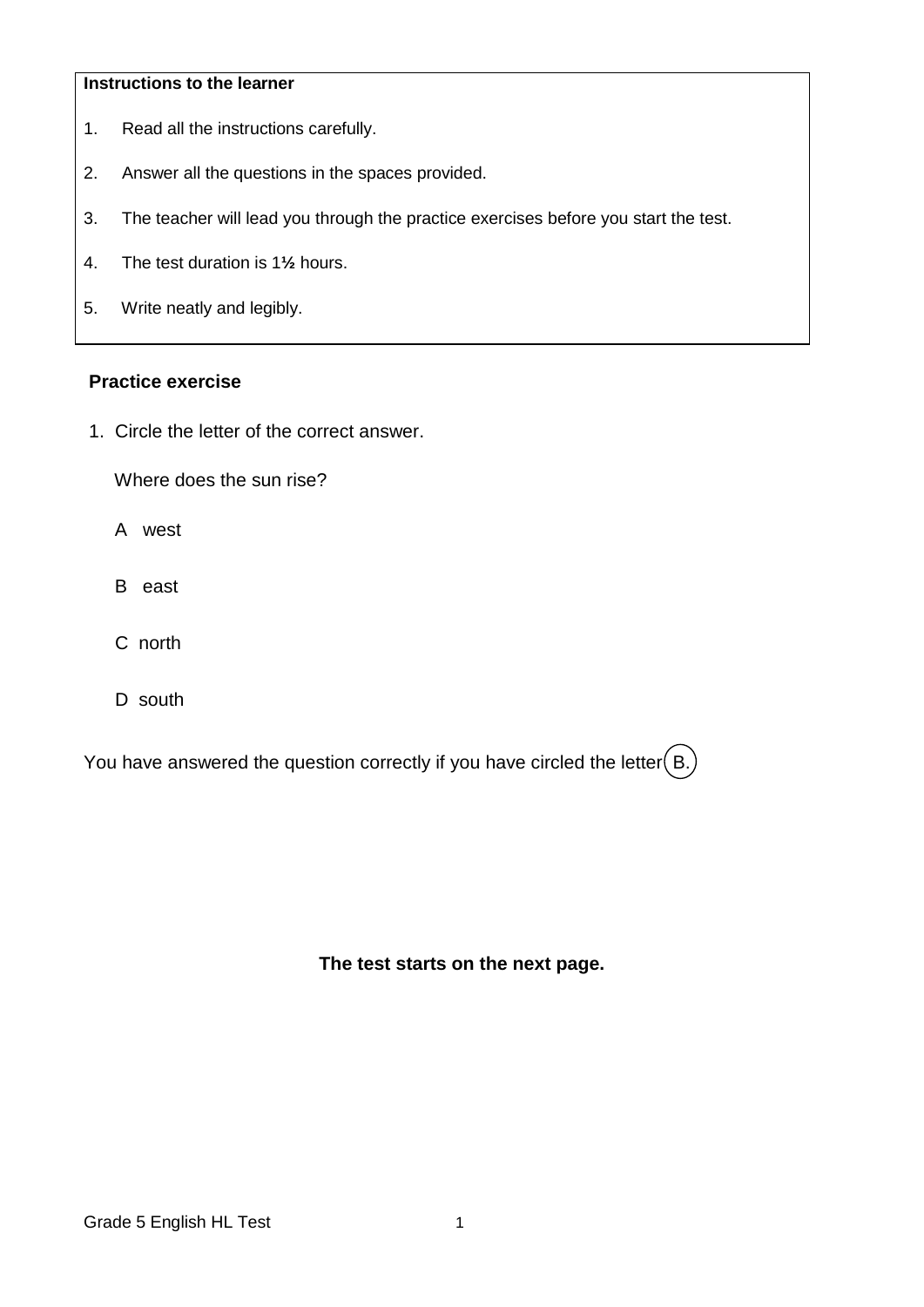## **SECTION A: COMPREHENSION**

Read the passage below carefully and then answer questions 1–7**.**



## **The Rooster and the Dragon**

I am sure you have all heard the birds singing in the early morning before the sun rises. Almost all of these songs are sweet and tuneful. But one bird, the rooster, makes a loud and harsh sound. The ear-splitting noise sounds as if the rooster is angry. He is very angry, because he was cheated by the dragon. Long, long ago, roosters also sang beautiful songs. They were happy birds because they had magnificent feathers of many rich colours and fine horns. These horns were on the sides of their heads.

One day a dragon flew over a farmyard and saw a beautiful rooster. He was very jealous of the rooster's horns. He thought that he needed a pair of good horns to make him handsome.

"Lend me your horns," said the dragon. "I am off to pay my respects to the dragon gods, and I must look my best. Horns are just what I need."

"How will I know you will bring back my horns?" asked the rooster. "You can trust me," said the dragon. "I'll show you my witness." "Yes, you can trust him", said a little worm that was standing nearby.

And so the dragon took the rooster's horns. He never came back. Never! The rooster was furious. The next morning he got up early. He poked about in the yard until he found the worm and swallowed him whole. Then he started shouting, "Cock-a-doodledoo, I'm coming to get you!"

It was hopeless. The rooster has not given up yet, and you can still hear that loud, harsh shout of his: "Cock-a-doodle-doo, I'm coming to get you!"

[Adapted from *Oxford Successful English Grade 5* by Richard Blythe]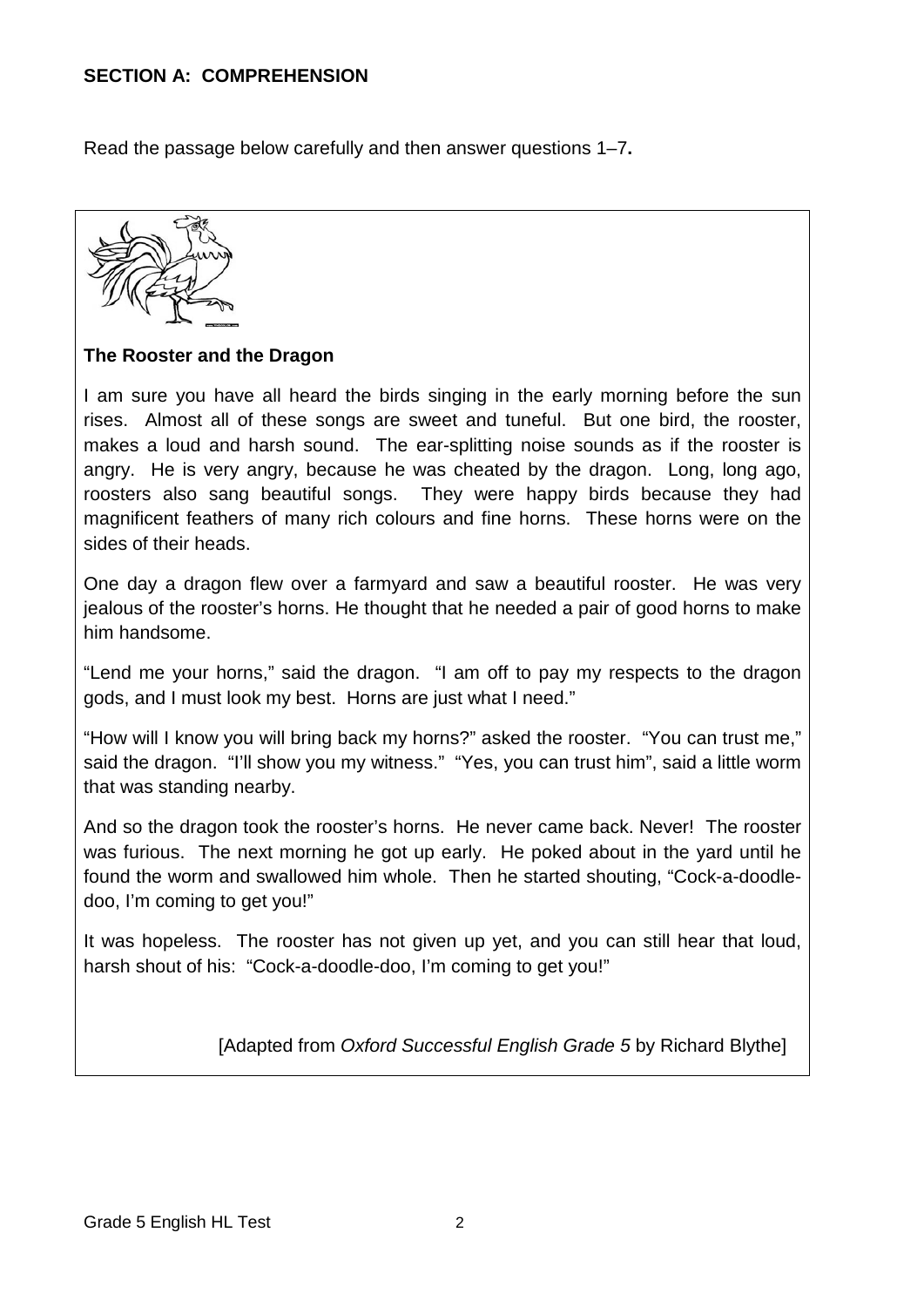| 1. | Circle the letter of the correct answer from questions 1-5. |                                                                   |     |  |
|----|-------------------------------------------------------------|-------------------------------------------------------------------|-----|--|
|    |                                                             | What is the story about?                                          |     |  |
|    | A                                                           | The rooster and the dragon                                        |     |  |
|    | B                                                           | The dragon and the bird                                           |     |  |
|    | C                                                           | The rooster and the bird                                          |     |  |
|    | D                                                           | The worm and the dragon                                           | (1) |  |
| 2. |                                                             | Which one of the following would best describe the dragon?        |     |  |
|    | A                                                           | pleasant                                                          |     |  |
|    | B                                                           | handsome                                                          |     |  |
|    | C                                                           | dishonest                                                         |     |  |
|    | D                                                           | reliable                                                          | (1) |  |
| 3. |                                                             | How do you think the rooster felt when the dragon did not return? |     |  |
|    | A                                                           | angry                                                             |     |  |
|    | B                                                           | happy                                                             |     |  |
|    | С                                                           | excited                                                           |     |  |
|    | D                                                           | lonely                                                            | (1) |  |
| 4. |                                                             | Where did the dragon see the rooster?                             |     |  |
|    | A                                                           | On the mountain                                                   |     |  |
|    | B                                                           | In the farmyard                                                   |     |  |
|    | C                                                           | At the zoo                                                        |     |  |
|    | D                                                           | In the field                                                      | (1) |  |
|    |                                                             |                                                                   |     |  |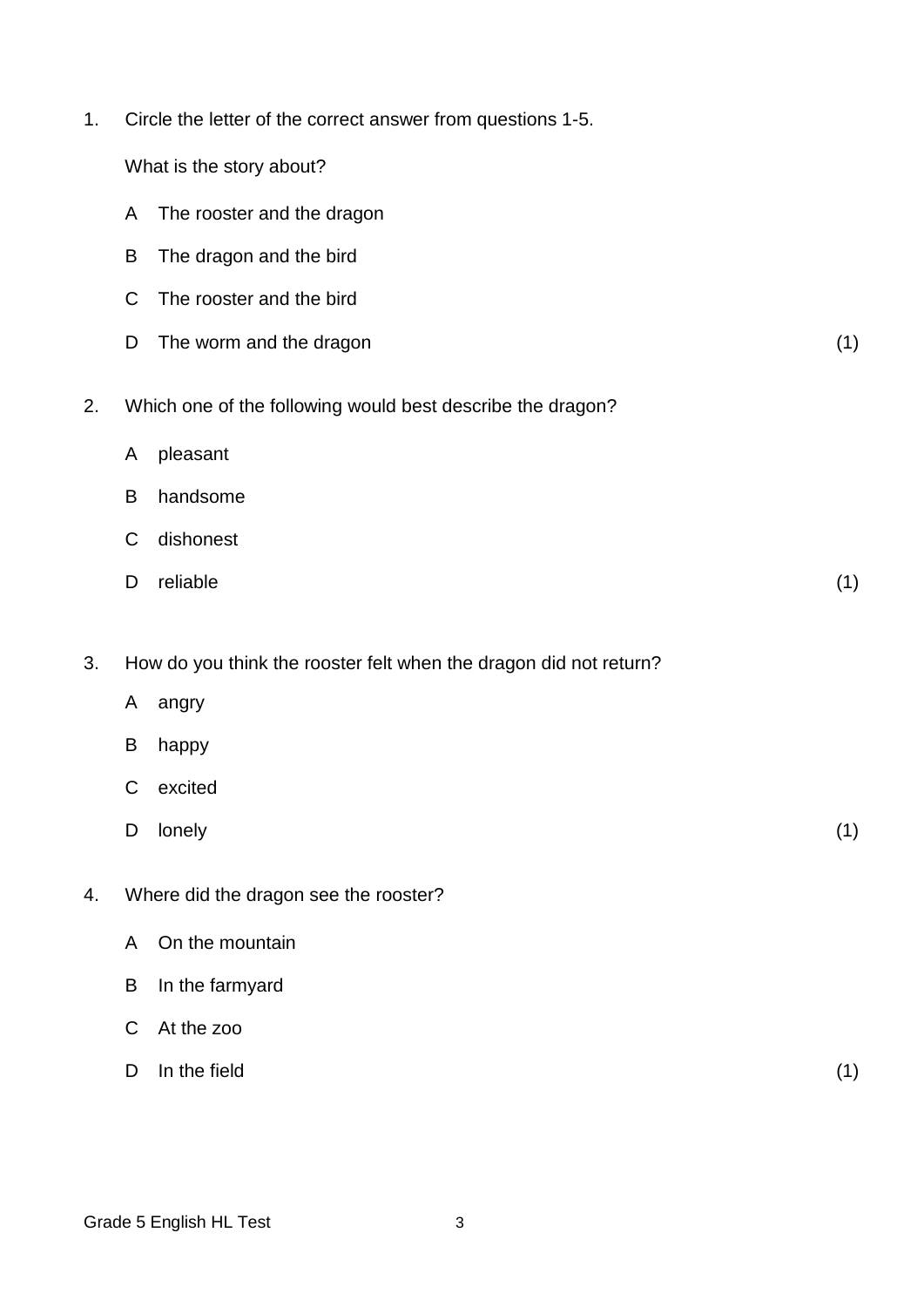- 5. Why did the dragon want to borrow the rooster's horns?
	- A He wanted to look his best.
	- B He wanted to be colourful.
	- C He wanted to be strong.
	- D He wanted to look cute. (1)
- 6. Why was the rooster so furious?

 $\overline{\phantom{a}}$  (2)

7. Cause and Effect.

Cause and effect means that if you do one thing, something else will happen.

\_\_\_\_\_\_\_\_\_\_\_\_\_\_\_\_\_\_\_\_\_\_\_\_\_\_\_\_\_\_\_\_\_\_\_\_\_\_\_\_\_\_\_\_\_\_\_\_\_\_\_\_\_\_\_\_\_\_\_\_\_\_\_\_\_\_\_\_\_\_\_\_

EXAMPLE: Cause: If you play in the rain.

Effect: You will get wet.

7.1 Complete the sentence for the given cause.

Cause: The rooster lent his horns to the dragon.

Effect: The dragon wanted to look \_\_\_\_\_\_\_\_\_\_\_\_\_\_\_\_\_\_\_\_\_\_\_\_\_\_\_\_\_. (1)

7.2 Fill in the missing word for the given effect.

Cause: Roosters had \_\_\_\_\_\_\_\_\_\_\_\_\_\_\_\_\_\_\_\_\_\_\_\_\_\_\_\_\_ feathers. (1)

Effect: Roosters used to be very happy birds.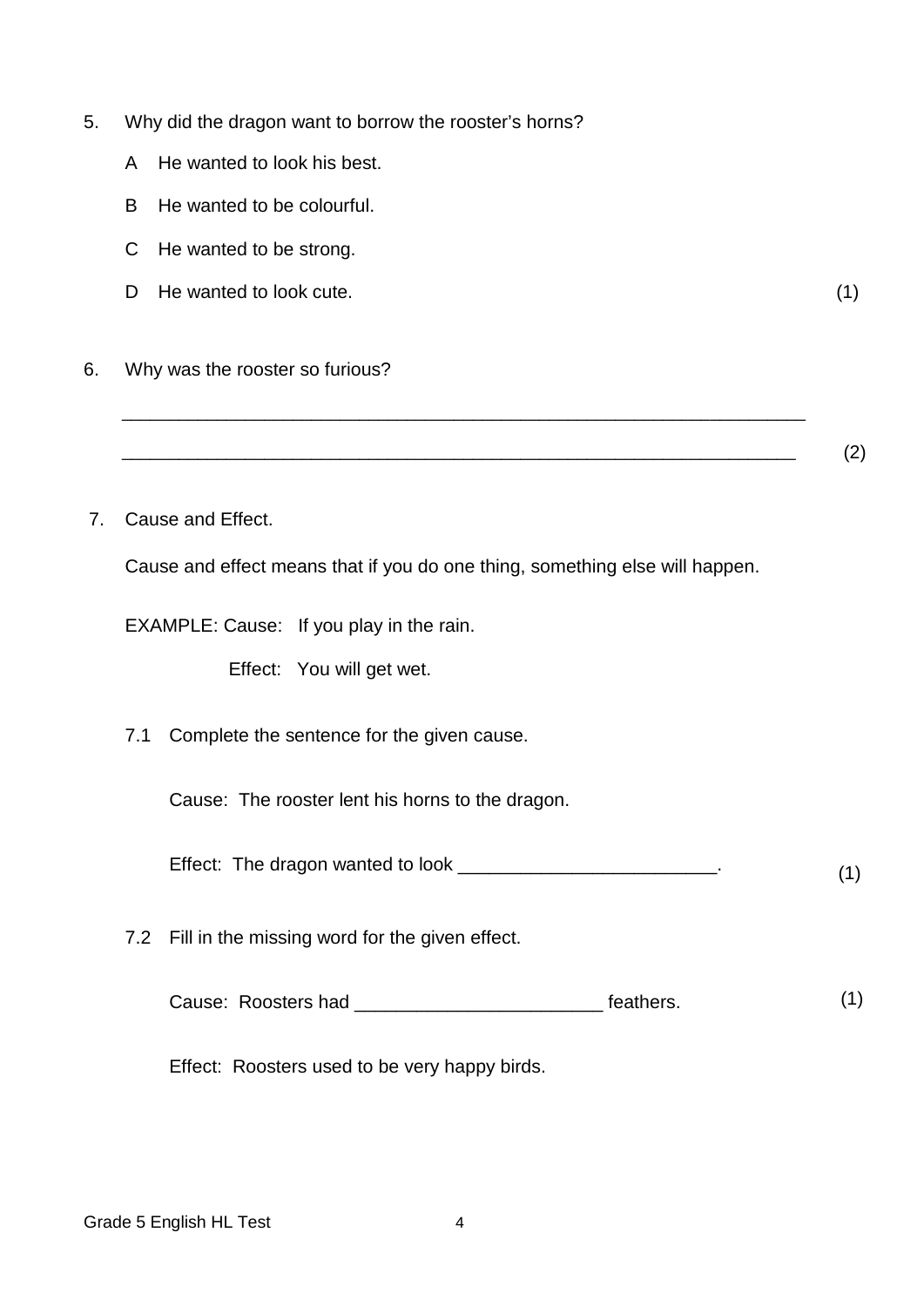## Read the poem below carefully and then answer questions 8–11.



The cupboard was closed, and the children had gone, There were only the stars in the sky looking on. When up jumped the toys and peeped out at the sky, For they were always awake – when there's nobody by. The children were far away saying their prayers,

So the toys lightly stole down the shadowy stairs,

And each said to the other, "We'll be off, you and I,"

For the toys – they can speak, when there's nobody by.

So off to the city they went, two and two,

To see if, perchance, any good they could do,

To cheer the poor children whose lives are so sad,

For the toys always try to make everyone glad.

[Adapted by *Fred E Weatherly*]

8. Circle the letter of the correct answer.

What would be the best title for this poem?

- A Joys that children bring
- B Sorrow that children bring
- C Joys that toys bring
- D. Sorrow that toys bring (1)

Grade 5 English HL Test 5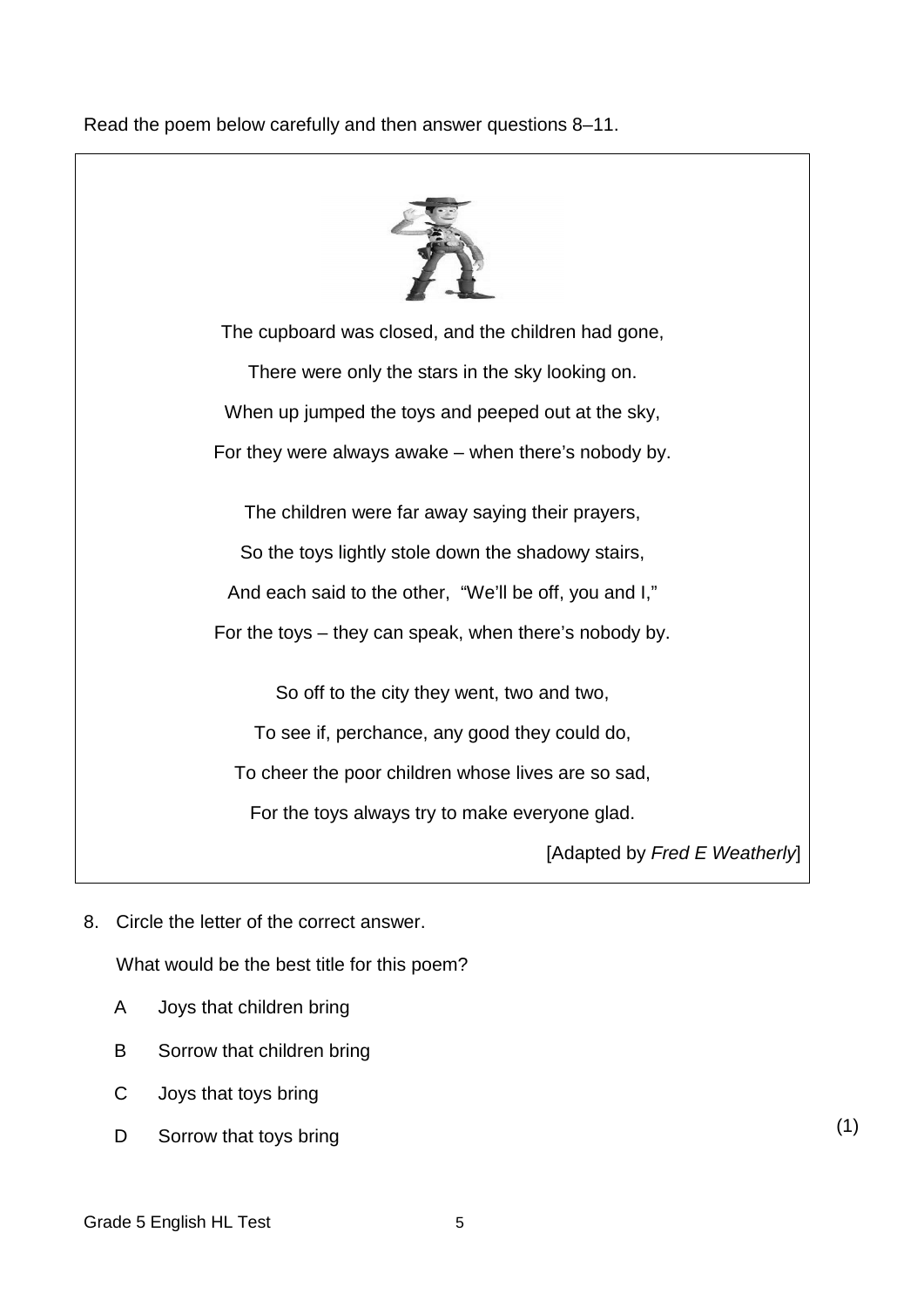9. Underline the correct word in brackets.

|     | 9.1  | Jazlyn was as happy as a (toy/lark/child) when she received her toy.                            | (1) |
|-----|------|-------------------------------------------------------------------------------------------------|-----|
|     |      | The poem talks about toys that "speak".                                                         |     |
|     |      | 9.2 'Speak' is an example of (a metaphor/a simile/personification).                             | (1) |
| 10. |      | Answer the following questions.                                                                 |     |
|     | 10.1 | How would you feel if your toys could talk?                                                     |     |
|     | 10.2 | Give a reason for your answer.                                                                  | (1) |
| 11. |      | A word that rhymes with man is can.<br>Choose the correct words from the poem that rhymes with: | (1) |
|     | 11.1 | stairs                                                                                          | (1) |
|     |      | 11.2 sad                                                                                        | (1) |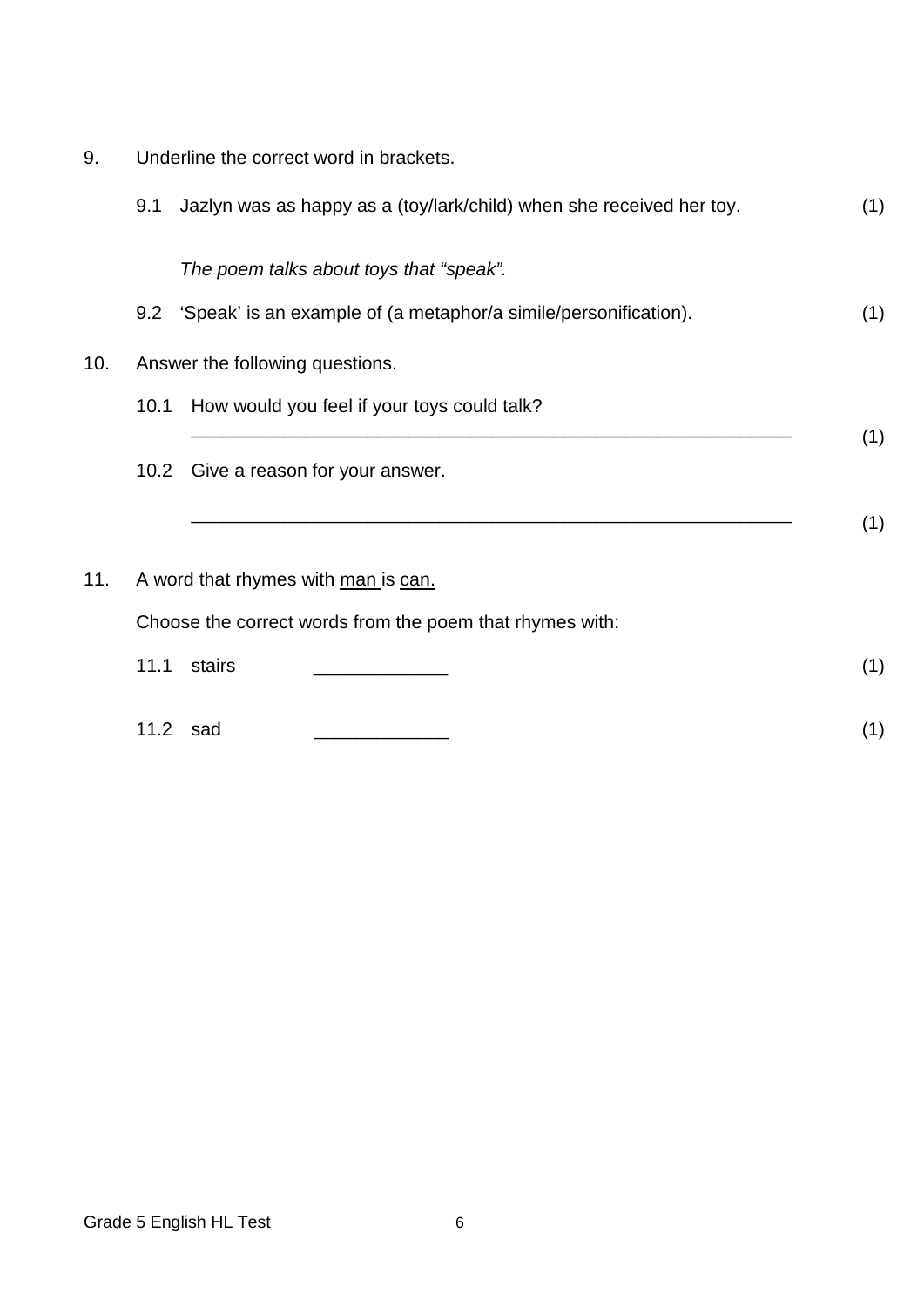Read the following passage carefully and answer the questions that follow.

Natalie du Toit, a talented swimmer, was born on 29 January 1984 in Cape Town. Her father, David, is a foreman and mother, Deidre, is a receptionist. Her nickname at home is "Noodle".



She started competing at the age of 14, in the 1998 Commonwealth Games in Kuala Lampur. In 2001, she was involved in an accident and her left leg was amputated at the knee. This loss did not dampen her spirits.

In 2004, Natalie du Toit bagged five gold medals and one silver medal in the Paralympics held in Athens. In the same year, she was nominated for the Laureus World Sportsperson of the Year.

She was selected by her country's Olympic Committee to carry their flag at the 2008 Summer Olympics Opening Ceremony, making her the first disabled athlete to have this honour in an able-bodied Olympics.

Natalie du Toit regularly participates in the Annual Cold Water Race from Robben Island to Bloubergstrand, in order to raise funds for the assistance of the underprivileged. She is also associated with the cancer association in Cape Town and is involved in a noble work of helping the sick. That makes her a winner.

Natalie du Toit speaks on motivational topics in her spare time, which complements her courageous attitude towards life.

12. Circle the letter of the correct answer for questions 12 and 13.

What lesson can you learn from the above text?

- A Losing a leg in swimming ends one's career.
- B Anything is possible through hard work.
- C Sport is for normal people only.
- D Physically challenged people are poor in sport. (1)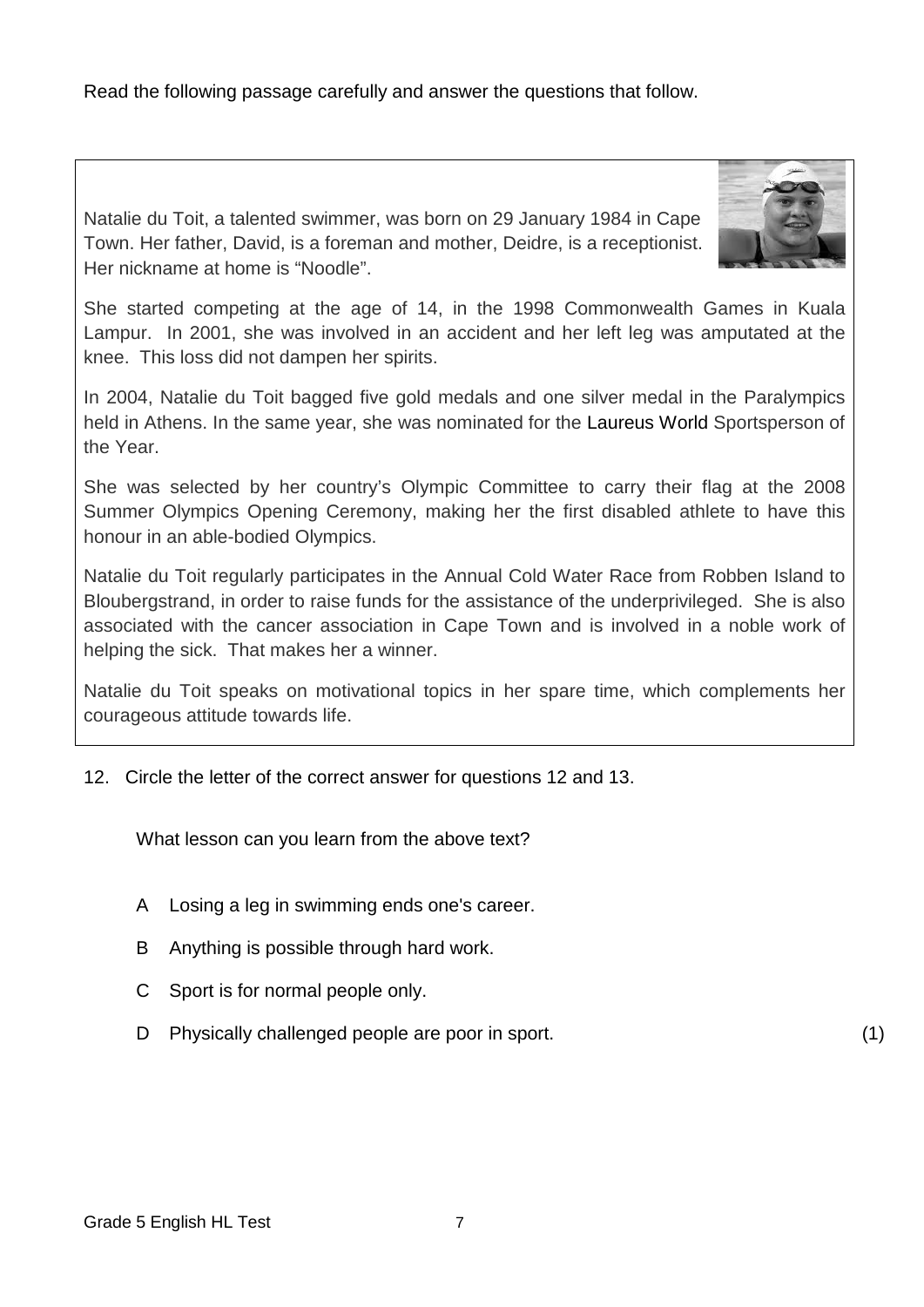- 13. What is Natalie's nickname at home?
	- A Seal
	- B Dolphin
	- C Noodle
	- D Flipper Flipper (1)

14. What injury did Natalie du Toit suffer from after an accident in 2001?

\_\_\_\_\_\_\_\_\_\_\_\_\_\_\_\_\_\_\_\_\_\_\_\_\_\_\_\_\_\_\_\_\_\_\_\_\_\_\_\_\_\_\_\_\_\_\_\_\_\_\_\_\_\_\_\_\_\_\_\_\_\_\_\_\_ (2)

- 15. How, do you think, she felt after she had won all her medals?
- 16. Mrs Du Toit always makes Natalie's favourite food, macaroni and cheese.

Recipe for macaroni and cheese:*Boil 250 g macaroni and drain. Make a white sauce. Slice some tomatoes and grate some cheese. Put macaroni into a dish. Cover with sliced tomatoes and white sauce. Sprinkle grated cheese over and bake in the oven for 30 minutes.*

\_\_\_\_\_\_\_\_\_\_\_\_\_\_\_\_\_\_\_\_\_\_\_\_\_\_\_\_\_\_\_\_\_\_\_\_\_\_\_\_\_\_\_\_\_\_\_\_\_\_\_\_\_\_\_\_\_\_\_\_\_\_\_\_ (2)

Put the following instructions of Mrs Du Toit's macaroni and cheese recipe in the correct order in which it took place in the above text. Write numbers 1-4 in the box to show the correct order.

| <b>INSTRUCTIONS</b>                           | <b>CORRECT</b><br><b>ORDER</b> |  |
|-----------------------------------------------|--------------------------------|--|
| Make a white sauce.                           |                                |  |
| Slice tomatoes and grate some cheese.         |                                |  |
| Sprinkle with cheese and bake for 30 minutes. |                                |  |
| Boil 250 g macaroni.                          |                                |  |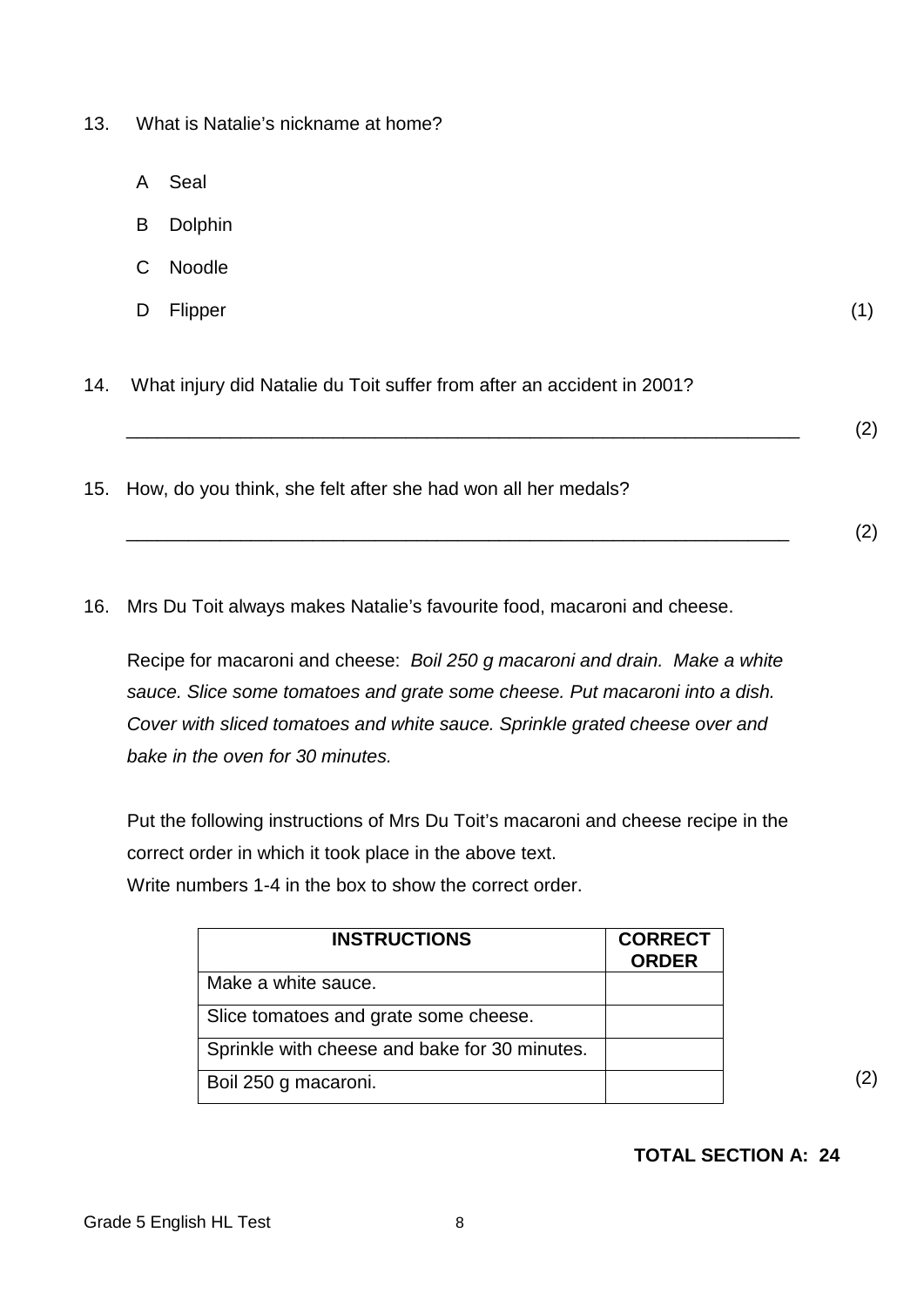## **SECTION B: LANGUAGE STRUCTURE**

- 17. Answer the following questions:
	- 17.1 Rewrite the following sentence from the present tense to the future tense.

\_\_\_\_\_\_\_\_\_\_\_\_\_\_\_\_\_\_\_\_\_\_\_\_\_\_\_\_\_\_\_\_\_\_\_\_\_\_\_\_\_\_\_\_\_\_\_\_\_\_\_\_\_\_\_\_\_\_\_

\_\_\_\_\_\_\_\_\_\_\_\_\_\_\_\_\_\_\_\_\_\_\_\_\_\_\_\_\_\_\_\_\_\_\_\_\_\_\_\_\_\_\_\_\_\_\_\_\_\_\_\_\_\_\_\_\_\_

\_\_\_\_\_\_\_\_\_\_\_\_\_\_\_\_\_\_\_\_\_\_\_\_\_\_\_\_\_\_\_\_\_\_\_\_\_\_\_\_\_\_\_\_\_\_\_\_\_\_\_\_\_\_\_\_\_\_\_

\_\_\_\_\_\_\_\_\_\_\_\_\_\_\_\_\_\_\_\_\_\_\_\_\_\_\_\_\_\_\_\_\_\_\_\_\_\_\_\_\_\_\_\_\_\_\_\_\_\_\_\_\_\_\_\_\_\_

Natalie works hard to be successful.

- (2)
- 17.2 Rewrite the following sentence from the past tense to the future tense. I enjoyed watching the Paralympics.
- (2)

18. Join the following **two** sentences into one good sentence.

Do not use the conjunction 'and'

Natalie swims in the Cold Water Race. Natalie wants to help the underprivileged.

\_\_\_\_\_\_\_\_\_\_\_\_\_\_\_\_\_\_\_\_\_\_\_\_\_\_\_\_\_\_\_\_\_\_\_\_\_\_\_\_\_\_\_\_\_\_\_\_\_\_\_\_\_\_\_\_\_\_\_\_\_\_\_\_\_

 $\hspace{2cm} (2)$ 

#### 19. Answer the following questions:

19.1 Complete the following sentence by changing it from the indirect speech into the direct speech.

Natalie said that she enjoyed carrying the flag at the Summer Olympics.

\_\_\_\_\_\_\_\_\_\_\_\_\_\_\_\_\_\_\_\_\_\_\_\_\_\_\_\_\_\_\_\_\_\_\_\_\_\_\_\_\_\_\_\_\_\_\_\_\_\_\_\_\_\_\_\_\_\_\_

| Natalie said, |  |
|---------------|--|
|               |  |

(2)

(2)

19.2 Complete the following sentence by changing it from the direct speech into the indirect speech**.**

Mrs Du Toit said, "I am very proud of my daughter".

Mrs Du Toit said that she **Example 2018** 

\_\_\_\_\_\_\_\_\_\_\_\_\_\_\_\_\_\_\_\_\_\_\_\_\_\_\_\_\_\_\_\_\_\_\_\_\_\_\_\_\_\_\_\_\_\_\_\_\_\_\_\_\_\_\_\_\_\_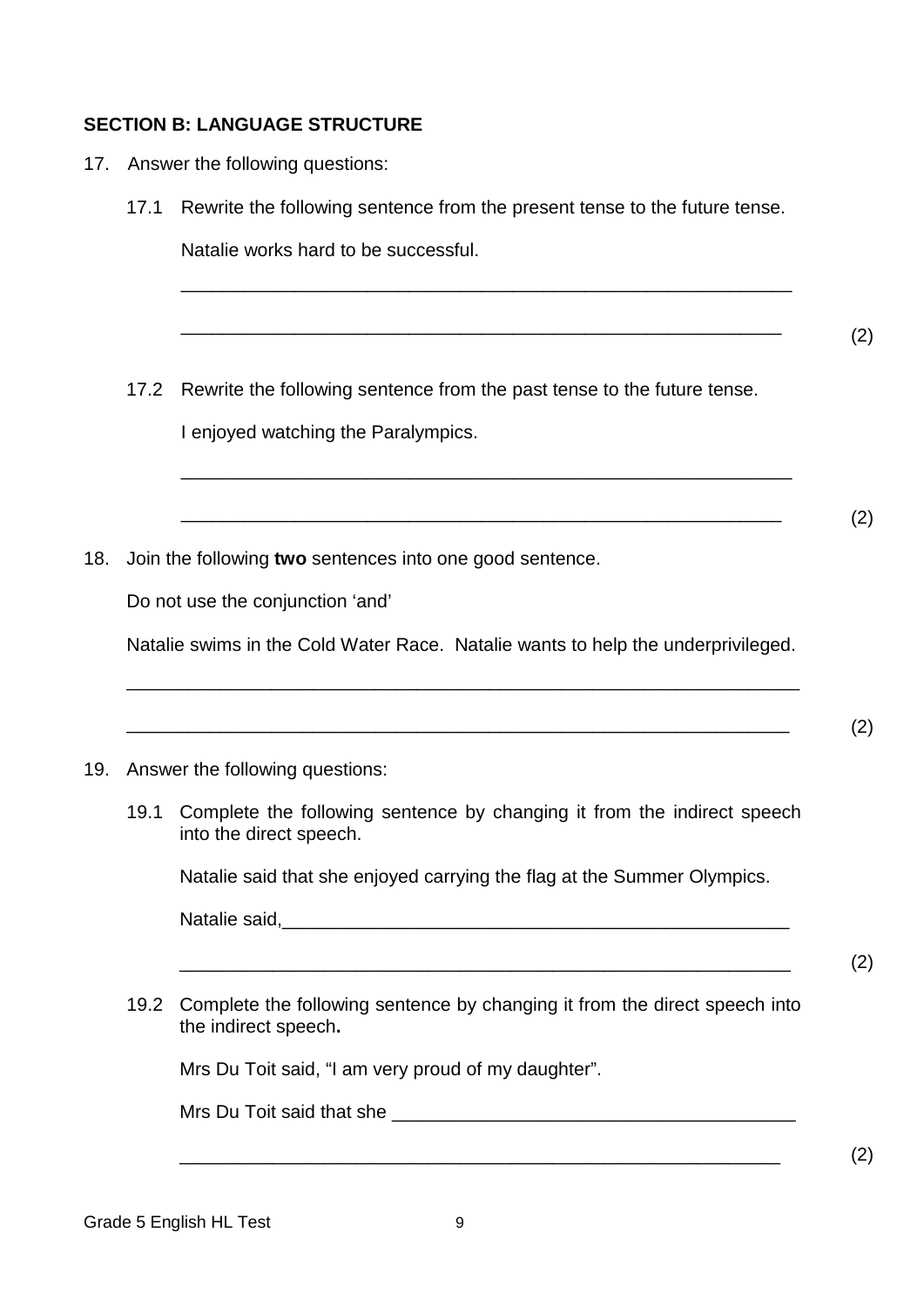| 20. | Write down the synonyms (words similar in meaning) for the following underlined<br>words: |     |  |
|-----|-------------------------------------------------------------------------------------------|-----|--|
|     | Natalie always assists the poor.                                                          | (1) |  |
|     | She is regarded as a champion.                                                            | (1) |  |
| 21. | Write the correct form of the word in brackets.                                           |     |  |
|     | E.g. It is (danger) to jump from a high building. Answer: dangerous                       |     |  |
|     | Natalie is an outstanding (swim).                                                         | (1) |  |
|     |                                                                                           |     |  |
| 22. | Fill in the missing degree of comparison.                                                 |     |  |
|     | Natalie felt (good) when she won the silver medal, but felt even                          |     |  |
|     | _________________________ when she won gold.                                              | (1) |  |
|     |                                                                                           |     |  |
| 23. | Underline the correct form of the word in brackets.                                       |     |  |
|     | Natalie (beleives/believes) in herself.                                                   | (1) |  |
|     |                                                                                           |     |  |
| 24. | Underline the correct form of the verb in brackets.                                       |     |  |
|     | Natalie (wins/win) a trophy every year.                                                   | (1) |  |
|     |                                                                                           |     |  |

# **TOTAL SECTION B: 16**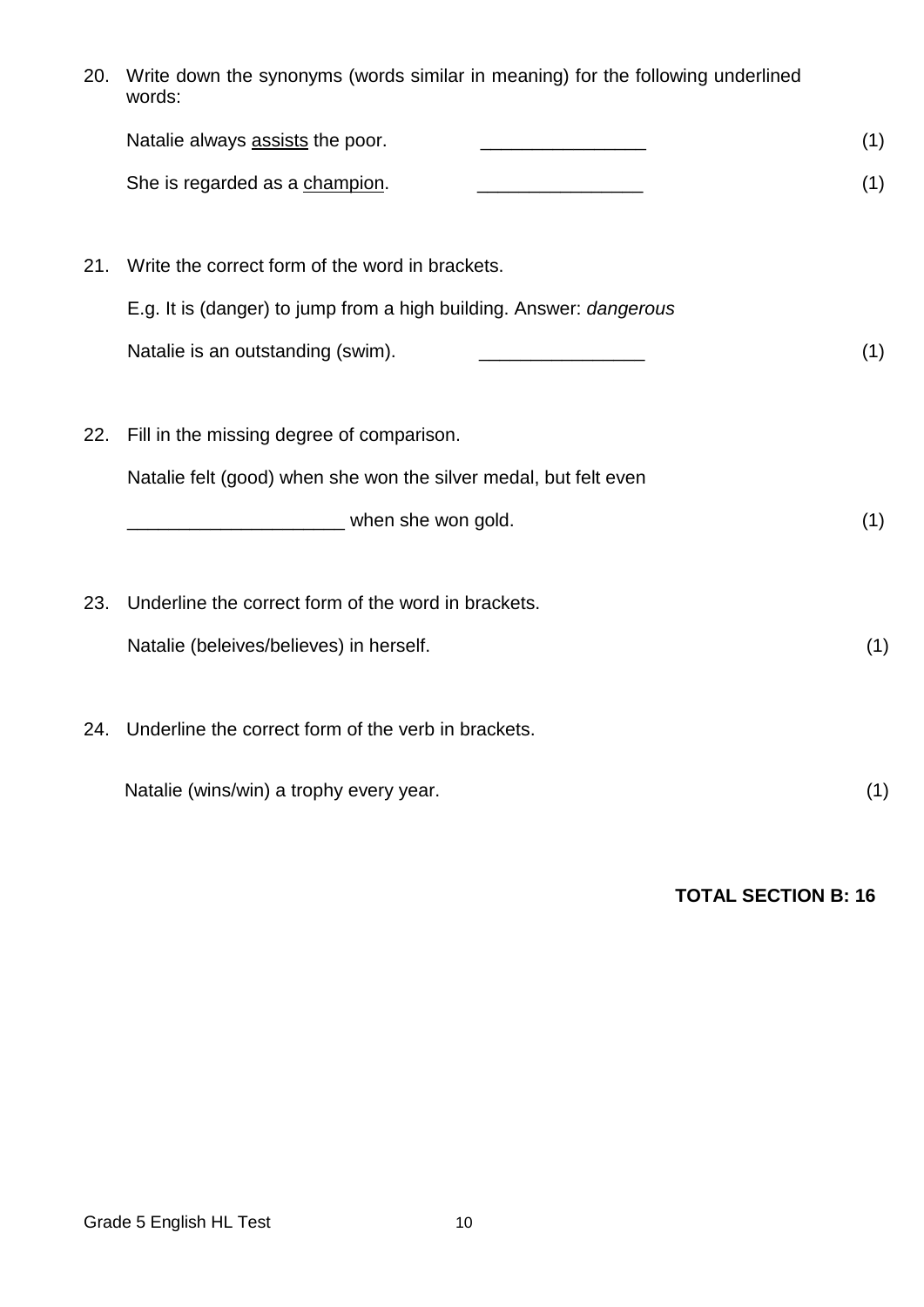#### **SECTION C: WRITING**

25. Use the words from the word box below to complete the paragraph on the solar system.

|  | orbiting; | fourth: | Venus: | Earth: | hottest; | Jranus |
|--|-----------|---------|--------|--------|----------|--------|
|--|-----------|---------|--------|--------|----------|--------|

| <b>The Solar System</b> |                                                                                                                                                        |  |  |
|-------------------------|--------------------------------------------------------------------------------------------------------------------------------------------------------|--|--|
| <b>Mercury</b>          | Closest planet to the sun. It has no atmosphere. It takes 88 days<br>to orbit (go around) the sun.                                                     |  |  |
| Venus                   | Second closest planet to the sun. It is the brightest of all the<br>stars. It traps the heat of the sun, thus making it the hottest of all<br>planets. |  |  |
| Earth                   | Third planet from the sun. It takes the earth 365 days to orbit the<br>sun. Earth has one moon.                                                        |  |  |
| <b>Mars</b>             | Fourth planet from the sun. Known as the red planet because its<br>desert, sandy landscape has a red appearance. Mars has two<br>moons.                |  |  |
| Jupiter                 | Fifth planet from the sun. It is the largest planet in the solar<br>system. It has a very large red spot on it and has 63 moons.                       |  |  |
| Saturn                  | Sixth planet from the sun. It has three flat rings that surround it.<br>Saturn has 13 moons.                                                           |  |  |
| Uranus                  | Seventh planet from the sun. It is completely covered by an icy<br>layer of clouds. It takes 84 earth years to orbit the sun and has<br>27 moons.      |  |  |
| <b>Neptune</b>          | Last major planet and is blue in colour. It takes 165 earth years<br>to orbit the sun and has 13 moons.                                                |  |  |

Mars is the (25.1) \_\_\_\_\_\_\_\_\_\_\_\_\_ planet from the sun and has a red appearance.

(25.2) \_\_\_\_\_\_\_\_\_\_\_\_ is the second closest planet to the sun and it is the

 $(25.3)$  of all planets. We live on planet  $(25.4)$ 

which is the third planet from the sun. Another word for 'going around' the sun is

 $(25.5)$  (3)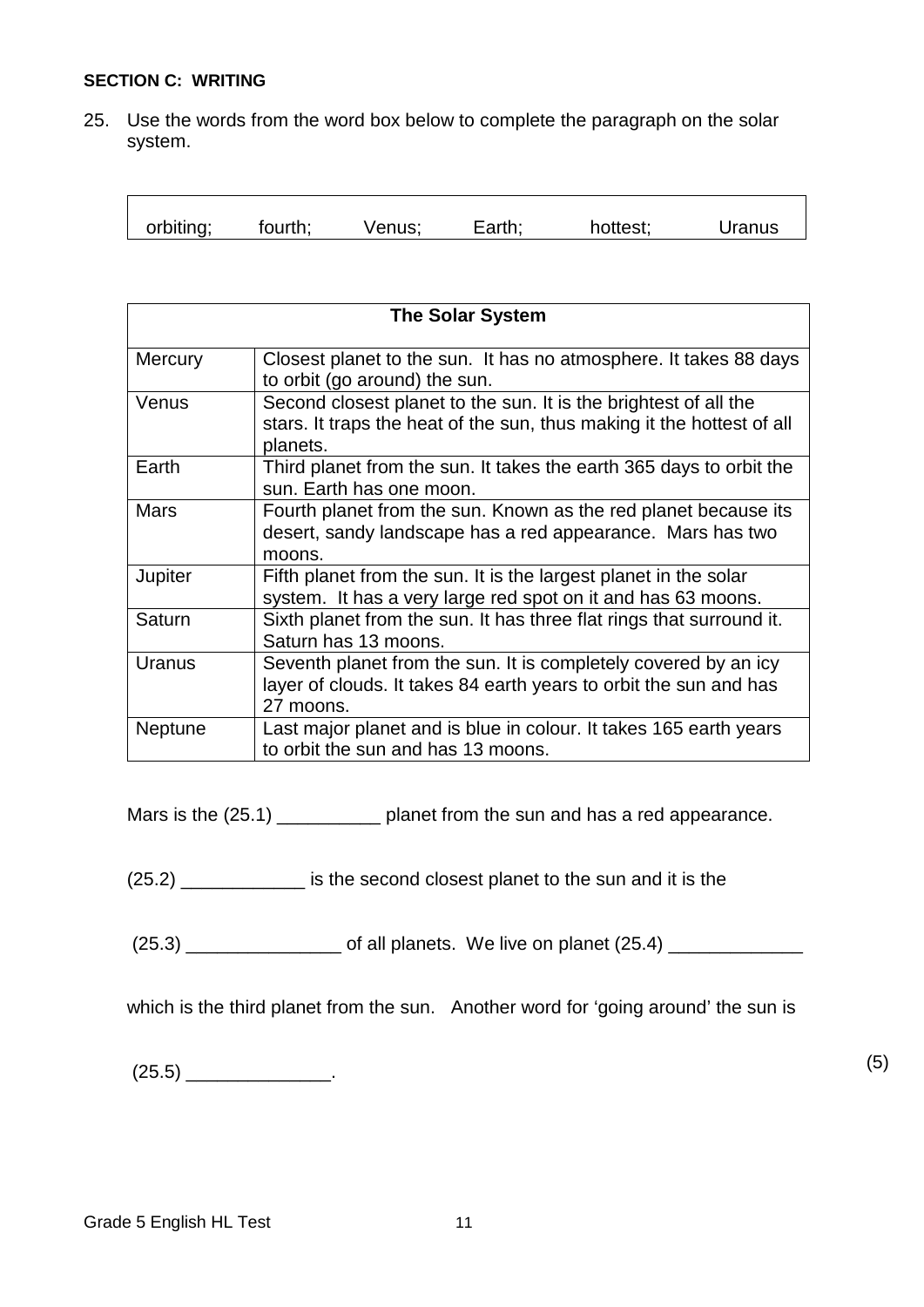26. Write three well-linked paragraphs of at least 12-15 sentences about. "A day I will never forget."

Make sure that you use the correct spelling, punctuation and sentence construction. The content of your paragraphs should be relevant to the topic.

# A day I will never forget

**TOTAL SECTION C: 20 GRAND TOTAL: 60** 

 $(15)$